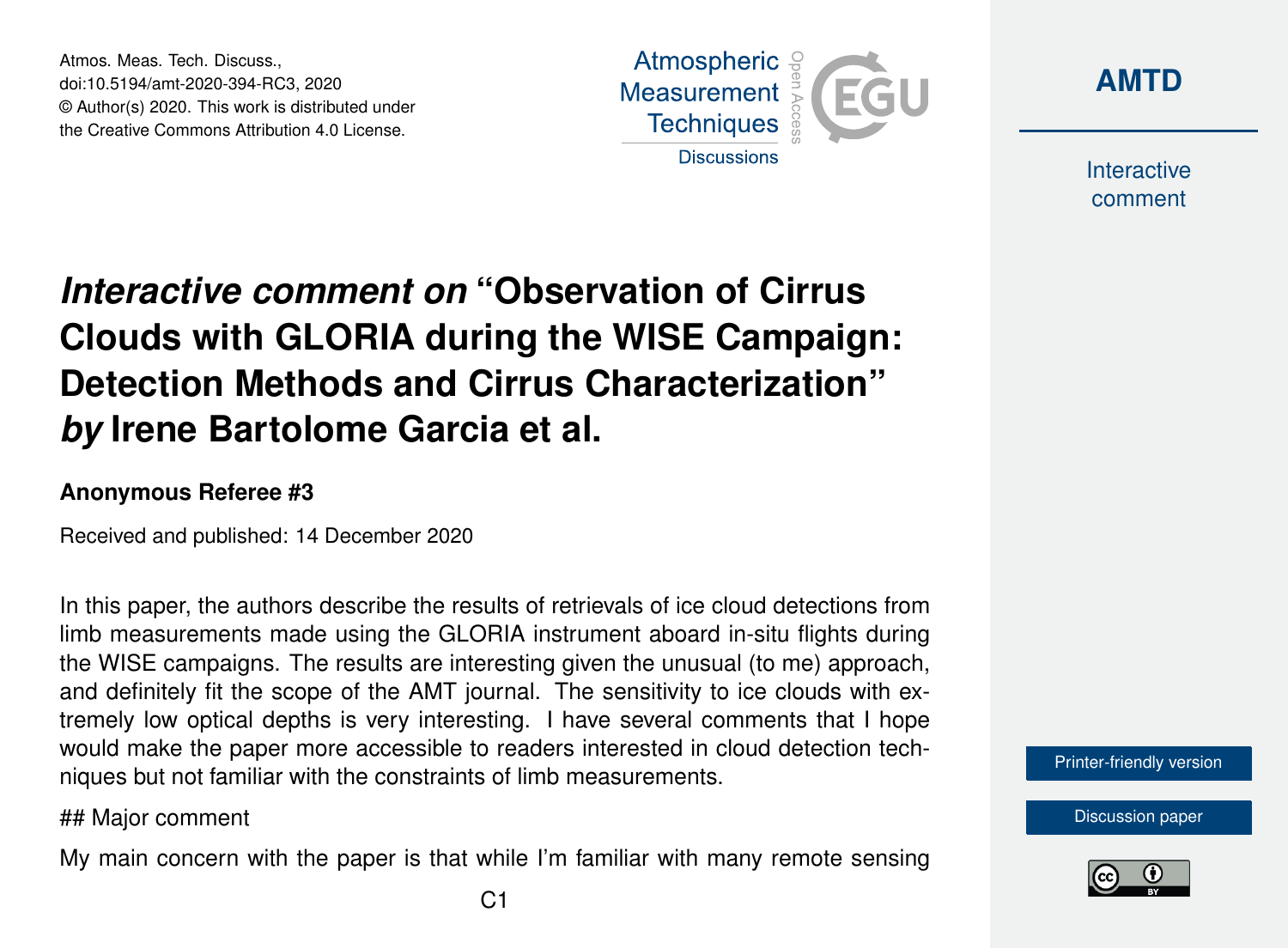and in-situ detection techniques, and with the cloud climatologies they enabled, I had trouble interpreting the results presented in this paper and putting them in perspective against other retrievals. I can't believe I will be the only one. In the minor comments below I try to explain where I had the most trouble understanding.

I am also concerned about the uncertainty in the horizontal location of retrieved clouds associated with the retrieval technique, and I would like to see it discussed, especially when relating the altitudes of detected clouds with tropopause.

## Minor comments

p.1, L. 15-17: "It is possible... veils" this is generic information, which has no bearing on the following discussion and actually creates confusion, as the reader might believe it needs to retain the difference between cirrus, cirrocumulus and cirrostratus to understand what follows. I think it can be omitted.

P.2, L.2: "its" => "their"

P.2, L.2: I don't understand what are the "typical operational weather satellites" that are equipped with nadir sounders? Please be more specific. To my knowledge "typical operational weather satellites" are geostationary and provide visible/infrared imagery with near-global coverage. "Nadir sounders" make me think of active sensors, such as radars and lidars, which are not found aboard typical operational weather satellites.

P.2, L.15: "Cloud and Aerosol Lidar" – this is not the meaning of the CALIOP acronym. Please fix.

P.2, L.15: "as Dessler (2009)" why mention this?

P. 2, L.16: "there is not enough evidence of clouds above the tropopause in midlatitudes" not enough evidence for what? Please be aware that more recent papers look at cirrus clouds above tropopause using CALIPSO data: e.g. Dauhut et al. 2019 https://doi.org/10.5194/acp-20-3921-2020

**[AMTD](https://amt.copernicus.org/preprints/)**

Interactive comment

[Printer-friendly version](https://amt.copernicus.org/preprints/amt-2020-394/amt-2020-394-RC3-print.pdf)

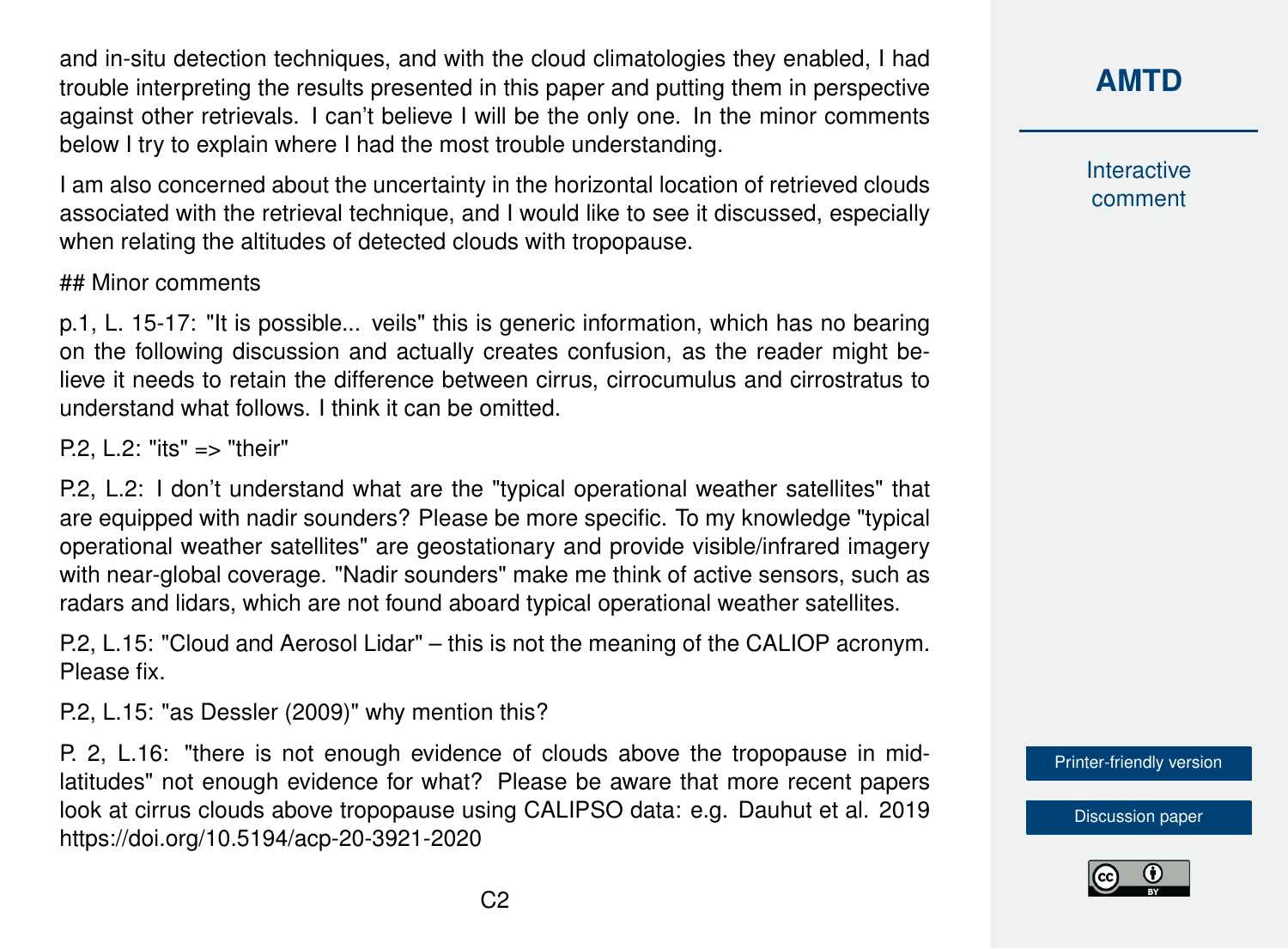P. 2, L.22: "LIDARs" => "lidars"

P. 2, L.24: If you are interested in SVC cover derived from CALIPSO, please be aware of Martins et al. 2010 https://doi.org/10.1029/2010JD014519, Reverdy et al. 2012 https://doi.org/10.5194/acp-12-12081-2012, or Wang et al. 2019 https://doi.org/10.1029/2018JD029845

P. 2, L.26: Again, which nadir viewing instruments?

P. 2, L.33: I understand that this is the resolution of a pixel looked on straight from the plane, i.e. in a plane normal to the direction of view. What is the volume of air described by the measurement in a straight line away from the plane, I.e. along the line of sight? Is the tangent altitude the point of lowest altitude along the line of sight? Please mention these precisions.

P. 3, L. 9: "step stone" => "stepping stone"?

P. 3, L. 23: "one profile": what is the vertical resolution of one such profile?

P. 6, Figure 2: I'm not overly familiar with measurements like GLORIA's, so please forgive me if I ask obvious questions. Here are a few things I think I've understood, that I don't think are explicitly stated before the figure, and that would help its understanding if they were:

- I understand each blue line in Figure 2 to be a different line of sight.

- I understand GLORIA scans successive lines of sight, each corresponding to a different angle with the horizontal, and each describing cloud information along the line of sight that corresponds to that angle and to a minimum altitude level.

- I understand that the cloud information (IWC) is integrated along the line of sight, and the obtained IWP used as cloud indicator. It follows that the instrument documents the vertical distribution of clouds across a very large horizontal distance that varies with altitude, eg for 7km ASL the horizontal distance described is 420km, for 15km it is

## **[AMTD](https://amt.copernicus.org/preprints/)**

Interactive comment

[Printer-friendly version](https://amt.copernicus.org/preprints/amt-2020-394/amt-2020-394-RC3-print.pdf)

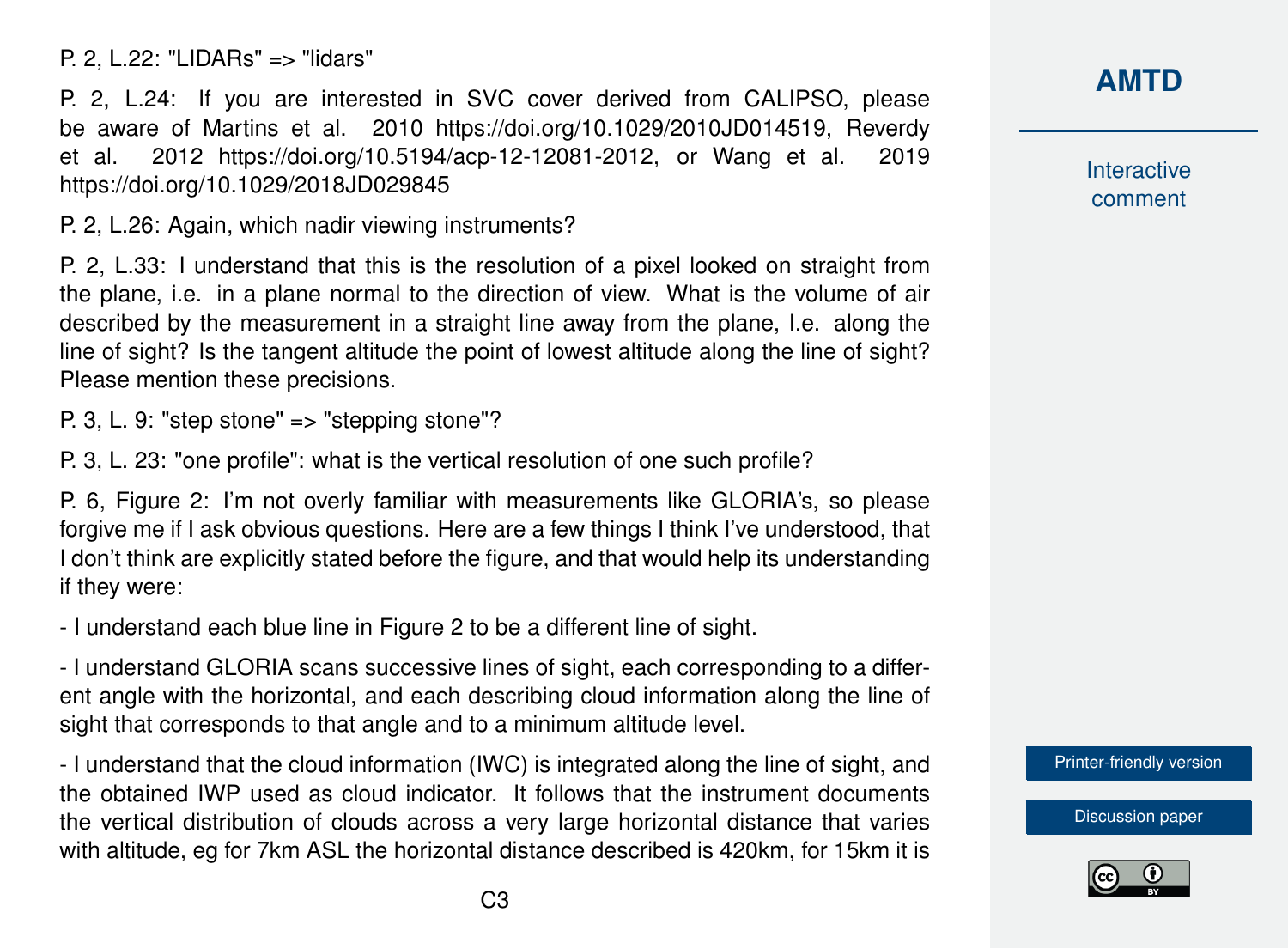660km, for 18km it is 720km, etc (according to the lines of Figure 2).

- I understand that analysis of GLORIA data can tell a cloud is located along a given line of sight, which provides some insights into its spatial location. Each value of GLORIA's vertical cloud profiles is representative of a quite long path, that is longest at highest altitudes, and neither horizontal nor vertical: for instance, the lowest line of sight in Figure 2 will document cloud presence at ∼12km ASL 60km away from the plane, at  $\sim$ 10km ASL 120km away, down to  $\sim$ 6km ASL 330km away, and then up again.

My understanding of those points sometimes comes from later sections of the text. If my understanding is correct, could you please find a way to include those points in the text before reaching Figure 2, or in the legend of Figure 2, to help readers unfamiliar with the approach?

Figure 2: Would it be possible to add a cloud to this figure and show next to it the cloud profile that would then be generated, with the final base and top altitudes? It would help interpretation by non-experts.

Figure 2: What happens when a cloud is present at high distances from the plane, beyond the tangent, and is picked up by a line-of-sight that shoots low? For instance, a cloud located 600km away from the plane at 14km ASL could appear in the lowest line of sight. In that case, would the cloud be attributed a ∼6km altitude, ie a 8km error ? Is there a way to know whether that situation is frequent, i.e. to quantify the error in vertical distribution due to that uncertainty on the cloud position along the line of sight?

Section 2.1: This might be painfully obvious to the authors, but I'm afraid I'm not sure I understand in which direction the scan is occurring? Are the lines of sight always pointing the same way with respect to the plane? Is the instrument looking in a different direction every time the plane changes direction?

P. 9, Figure 3: Assuming I've understood correctly how to interpret GLORIA's measurements, does it mean that cloud base and top can be located very different distances

### **[AMTD](https://amt.copernicus.org/preprints/)**

Interactive comment

[Printer-friendly version](https://amt.copernicus.org/preprints/amt-2020-394/amt-2020-394-RC3-print.pdf)

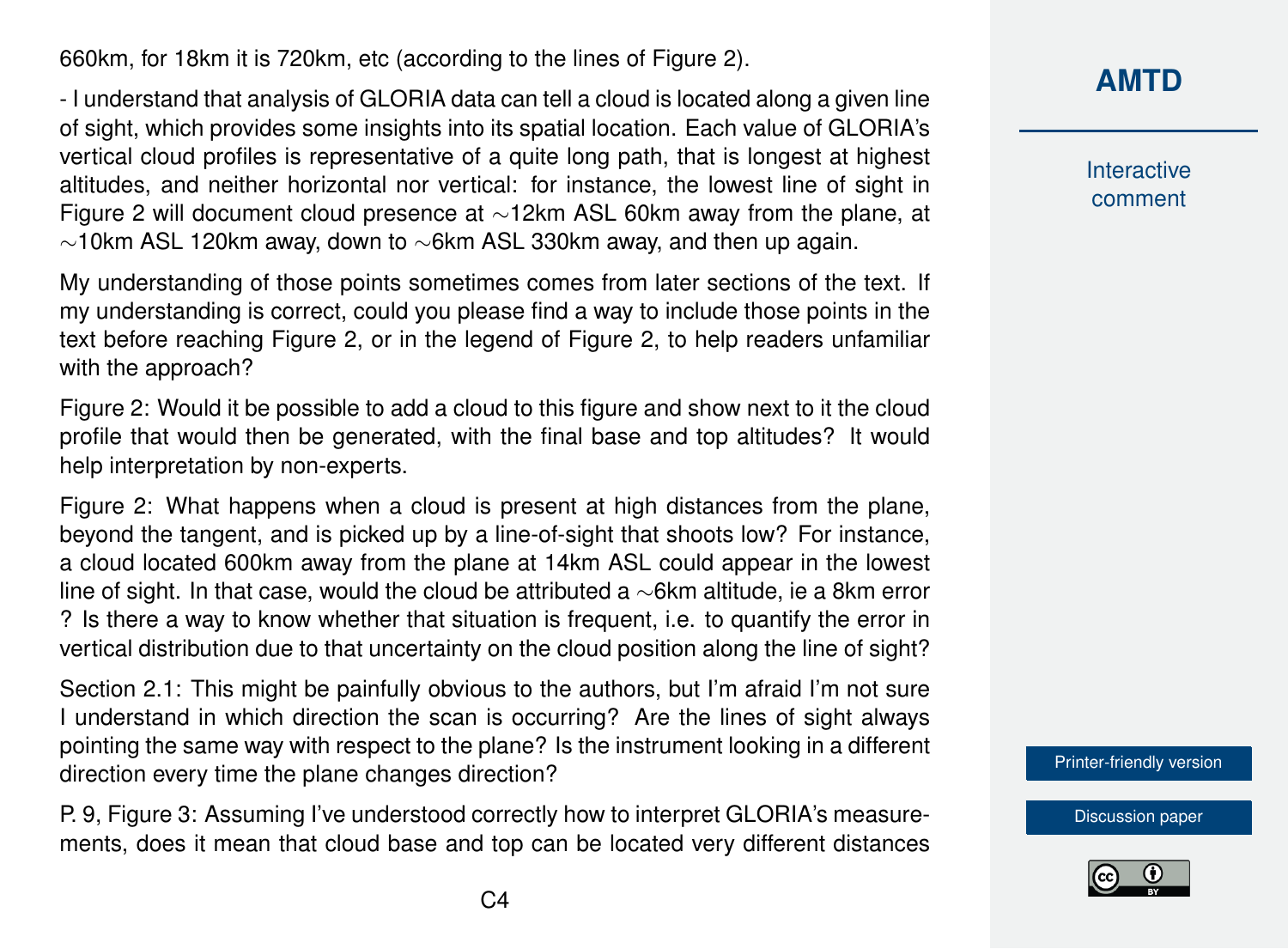away from the plane? Could you comment on whether this might impact the retrieved vertical distribution somehow?

p. 9, L. 7: "the clouds were referred to the tangent point" : Is this assumption made for convenience in absence of useful information, or is there a reason to think it is realistic? Is there a way to verify how frequently this assumption is reasonable or not, and quantify what the related uncertainty means for the cloud profiles?

Figure 3 and others: The WISE flights seem to cover a very large latitude range, from polar to almost tropical regions. Given we don't know where are clouds along the LOS, and what we know about the direction the LOS are pointing to, and the variable flight paths followed by the plane, is there a way to document the horizontal area described by these results?

P. 10, Figure 5: could you add a figure showing the distribution of CI vs. Extinction? It could help quantify whether both variables are interchangeable.

P. 12, L 26: "as discussed in Pan and Munchak (2011)..." The definitions of the tropopause are important, but the geographic colocation of the cirrus and the retrieved tropopause altitude is important as well. Given it is not possible to tell where a detected cloud is along the line of sight, it means there is an uncertainty of several hundred kms on the horizontal location of the detected cloud, with the largest uncertainties at the highest altitudes (closest to the tropopause). Trying to compare the altitude of a cirrus with the altitude of the tropopause when both can be separated horizontally by 600km makes me nervous, especially for clouds which are close to the midlatitudetropics boundary (where the tropopause can vary by several kms in a few hundred kms). Could you comment on the impact the cloud location uncertainty can have on colocating it with the tropopause, taking into account the latitude?

P. 13, Figure 7: Could you maybe plot the zonally averaged tropopause altitudeon these plots?

**[AMTD](https://amt.copernicus.org/preprints/)**

Interactive comment

[Printer-friendly version](https://amt.copernicus.org/preprints/amt-2020-394/amt-2020-394-RC3-print.pdf)